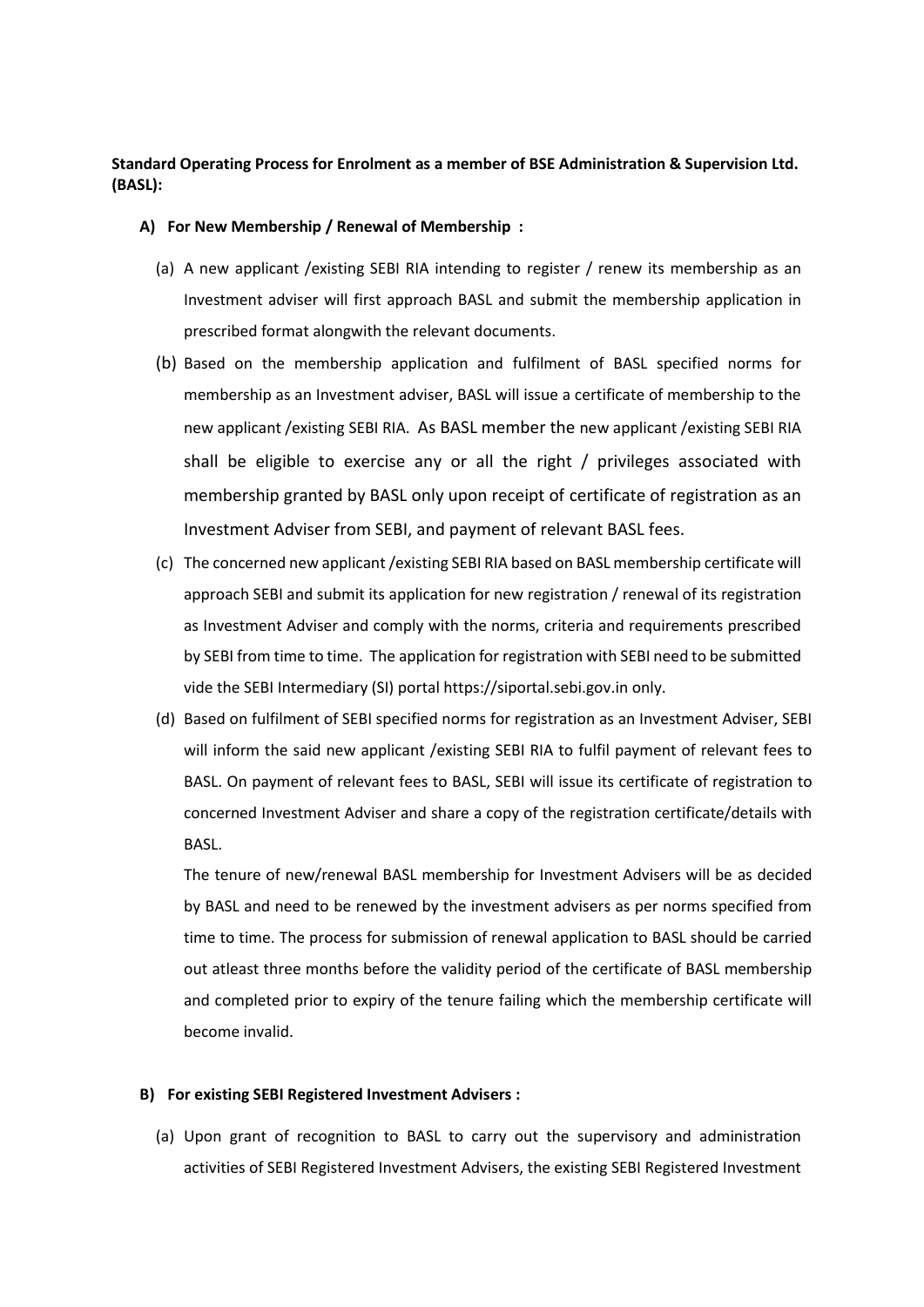Advisers will be required to complete the BASL membership enrolment process within the time period as specified by SEBI.

- (b) Based on the membership application and fulfilment of BASL specified norms for membership as an Investment adviser, BASL will issue a certificate of membership to such existing Investment Adviser.
- (c) Existing SEBI Registered Investment Advisers currently need not have to pay any membership fees to BASL unless specified otherwise by SEBI / BASL. The tenure of BASL membership of such existing SEBI RIA will be as decided by BASL and need to be renewed by the investment adviser as per norms specified from time to time. The process for submission of renewal application to BASL should be carried out atleast three months before the expiry of the validity period of the certificate of BASL membership and completed prior to expiry of the tenure failing which the membership certificate will become invalid.

# **C ) Change In Status or Constitution of SEBI Registered Investment Advisers :**

In case of any change in status or constitution of SEBI Registered Investment Adviser, the concerned SEBI RIA will in such case first approach SEBI and comply with the requirements in context of same. Any change in status or constitution of SEBI RIA shall be carried out only in accordance with direction/circular/notice/requirement issued by SEBI/BASL from time to time. BASL shall not recognize any change in status or constitution of the Member or change in partners or directors of the Member unless the same is approved by SEBI.

#### **D) BASL Members reporting and submission of documents to BASL :**

BASL members shall carryout the periodic reporting and submission of such documents as may be called for and be required by BASL from time to time. The admission as Member of any person who fails to meet these requirements shall be liable to be terminated.

#### **Notes :**

1) The duly filled Application Form alongwith requisite documents will be required to be submitted to BASL either in physical form to the Registered Office of BASL or on the designated email id.